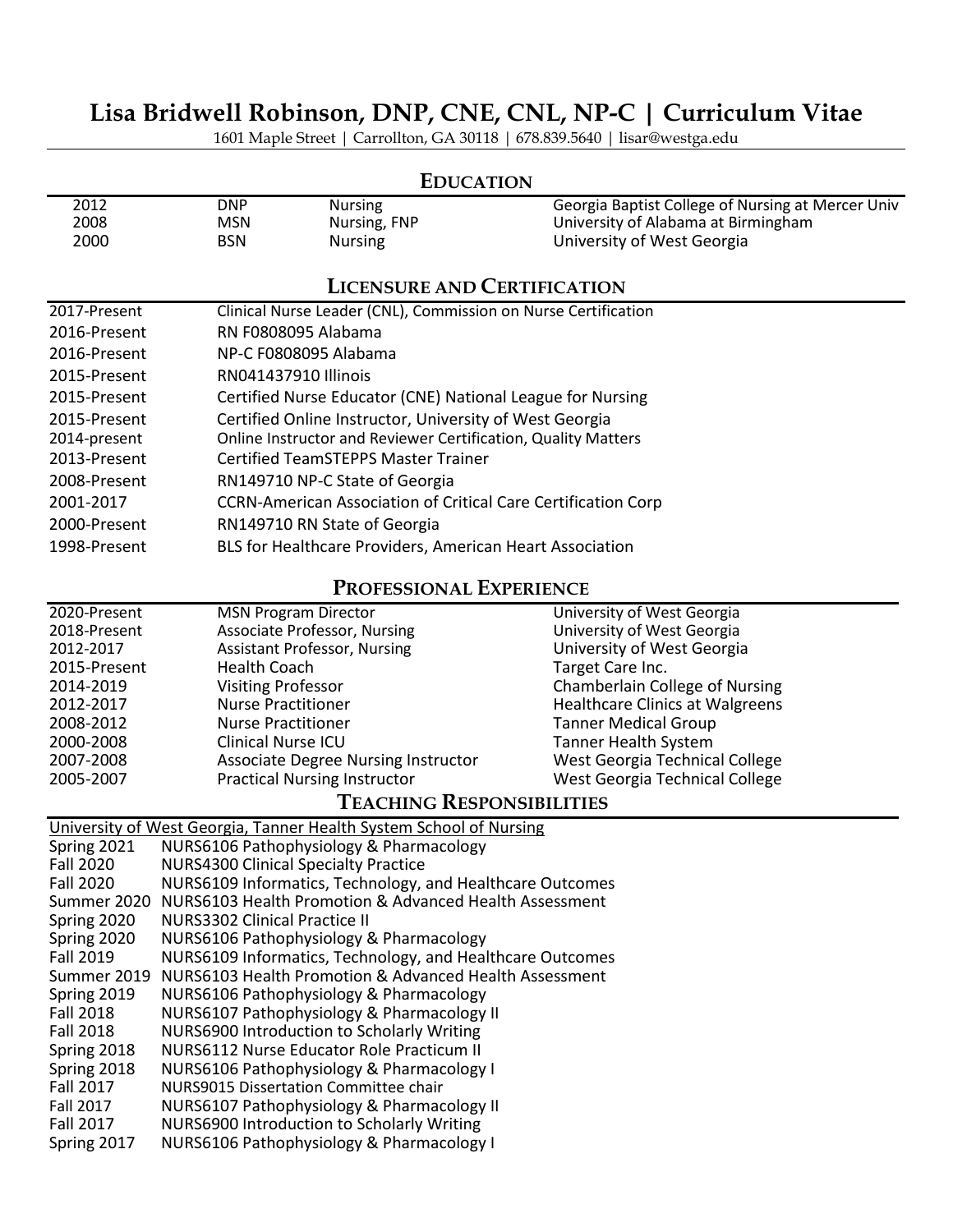Fall 2016 NURS6107 Pathophysiology & Pharmacology II

Fall 2016 NURS6109 Informatics, Technology, and Healthcare Outcomes<br>Spring 2016 NURS6106 Pathophysiology & Pharmacology I

Spring 2016 NURS6106 Pathophysiology & Pharmacology I

NURS6107 Pathophysiology & Pharmacology II

Spring 2015 NURS6106 Pathophysiology & Pharmacology I

Spring 2015 NURS6109 Informatics, Technology, and Healthcare Outcomes

Fall 2014 NURS6403 Health Promotion & Advanced Health Assessment

Fall 2014 NURS6107 Pathophysiology & Pharmacology II

Spring 2014 NURS6106 Pathophysiology & Pharmacology I

Spring 2014 NURS6404 Advanced Pathophysiology

Fall 2013 NURS6114 Introduction to Health System Leadership

Fall 2013 NURS6403 Health Promotion & Advanced Health Assessment

Spring 2013 NURS6404 Advanced Pathophysiology

Spring 2013 NURS6601 The Role of the Nurse as Leader/Manager

Fall 2012 NURS3245 Family Health Nursing Practice

Fall 2012 NURS6401 Health Promotion & Advanced Health Assessment

Chamberlain College of Nursing

2014-2015 NR503: Health, Epidemiology & Statistics

2016-2017 DNP Practicum Committee Chair

West Georgia Technical College

2007-2008 Associate Degree Nursing Program

NUR299: Transitions to Professional Nursing, Course Coordinator

NUR293: Parent/Child Nursing, Course Coordinator, Clinical Instructor

NUR292: Adult Health III; Lecturer, Clinical Instructor

NUR291: Adult Heath II; Lecturer, Clinical Instructor

NUR196: Adult Health I, Lecturer, Clinical Instructor

NUR194: Introduction to Nursing Practice; Lecturer, Clinical Instructor

2005-2007 Practical Nursing Program

NSG110: Nursing Fundamental-Lecturer, Clinical Instructor

NSG112: Medical Surgical Nursing I-Lecturer, Clinical Instructor

NSG113: Medical Surgical Nursing II-Lecturer, Clinical Instructor

NSG212: Pediatric Nursing-Lecturer, Clinical Instructor

NSG213: Obstetrical Nursing-Lecturer, Clinical Instructor

NSG215: Nursing Leadership-Lecturer, Clinical Instructor

Dissertation Committee Work

Butts, P. *Persistence and Academic Progression: Baccalaureate Nursing Students.* EdD in Nursing, University of West Georgia, Expected Spring, 2020, role: committee chair

Roseth, J. Pre-Licensure Nursing Students' Perceptions of Caring Self-Efficacy. EdD in Nursing, University of West Georgia, in progress, role: committee chair

Newman, L. *Exploring Faculty Attitude Barriers to Interprofessional Education through Framework Analysis.* EdD in Nursing, University of West Georgia, Expected Spring, 2018, role: committee member

Wyatt, D. The Effect of Organizational Change on Faculty-to-Faculty Incivility in Nursing Education. EdD in Nursing, University of West Georgia, Expected Spring, 2018, role: committee member

Kamera, J. *Experience of Racially Diverse Multinational Students.* EdD in Nursing, University of West Georgia, Expected Spring, 2018, role: committee member.

Capponi, N. *Effects of CNA Status as an Admission Criterion for Undergraduate Nursing Students: A Comparative Case Study.* EdD in Nursing, University of West Georgia, Expected Spring, 2018, role: committee member.

#### **PUBLICATIONS**

**Referred Journals**

**Robinson, L.** & Volkert, D. (2018). Nursing Doctoral Students Perceived Stress and Social Support as a Predictor for Intent to Leave. *Nursing Education Perspectives,* 39(5); 297-298.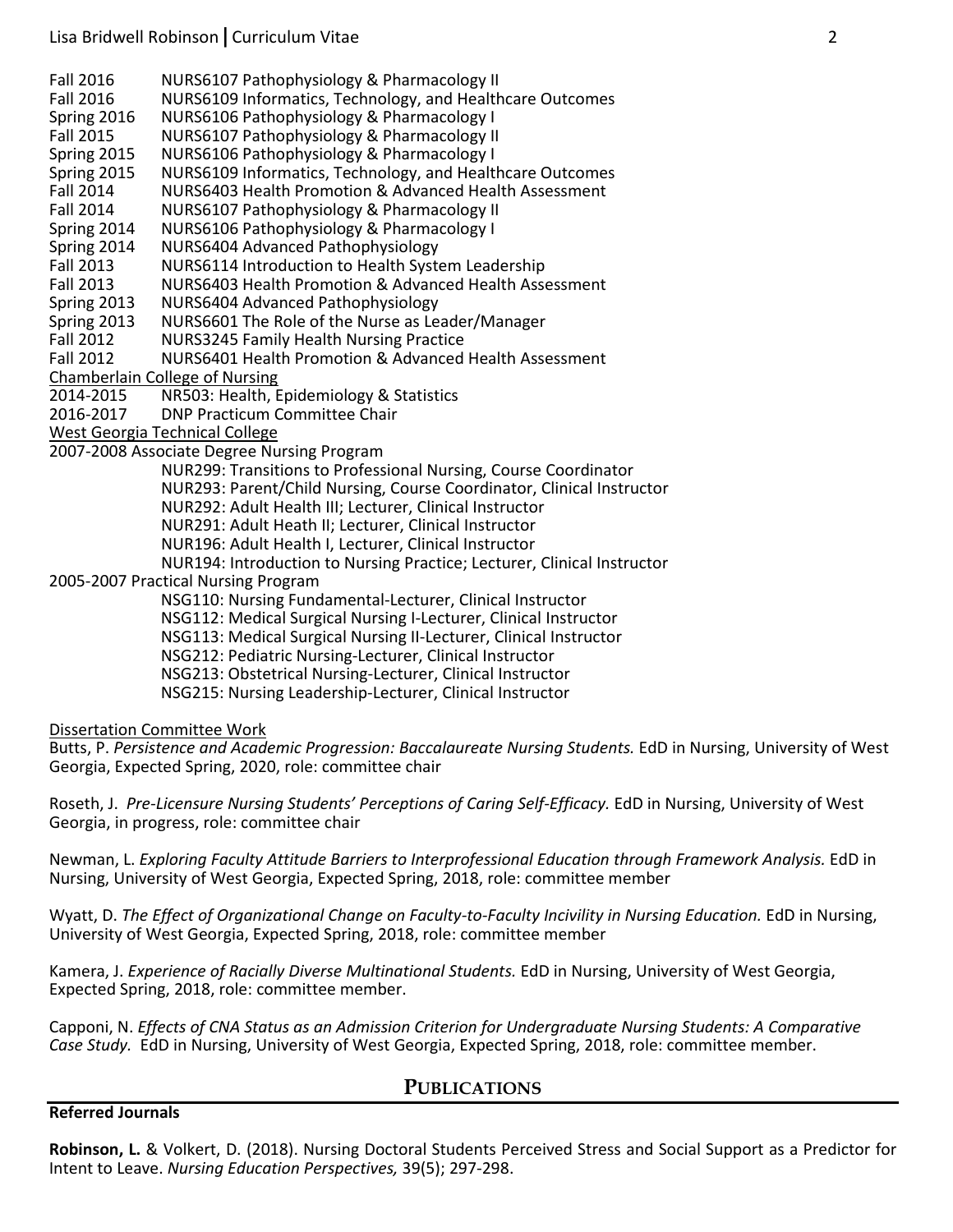Ward, G., **Robinson, L**., & Ware, L. (2017). The Lived Experience of Nursing Students Participating in Simulation at a School Grounded in Caring. *International Journal for Human Caring, 21*(4); 200-207*.* 

Ward, G., Robinson, L., & Ware, L. (2017). Promoting Caring by Increasing Realism in the Simulated Environment. *International Journal of Nursing and Clinical Practices*, 4; 257. <http://www.graphyonline.com/archives/archivedownload.php?pid=IJNCP-257>

**Robinson, L**. & Bishop, M. (2017). Creating a writing course to improve the writing self-efficacy of graduate nursing students. *Clinical Nursing Studies,* 5(4); 88-95. DOI: <https://doi.org/10.5430/cns.v5n4p88>

**Robinson, L.B.** (2015). Beliefs About Cholesterol Lowering Drugs and Medication Adherence Among Rural Adults with Hypercholesterolemia*. Online Journal of Rural Nursing and Healthcare,* 15(2); 3-25[. http://dx.doi.org/](http://dx.doi.org/%2010.14574/ojrnhc.v15i2.367)  [10.14574/ojrnhc.v15i2.367](http://dx.doi.org/%2010.14574/ojrnhc.v15i2.367)

#### **Invited Publications in Books, Journals, Magazines or Newspapers**

**Robinson, L.B.** (2019) Abnormal Uterine Bleeding is a Quality of Life Issue**.** Contemporary Clinic, 5(3). https://contemporaryclinic.pharmacytimes.com/journals/issue/2019/June2019/Abnormal-Uterine-Bleeding-Is-a-Quality-of-Life-Issue

**Robinson, L. B.** (2019) Burns. Pharmacy Times. June 2019

**Robinson, L. B.** (2017) Case Study: Influenza*. Contemporary Clinic*, 81. <http://contemporaryclinic.pharmacytimes.com/>

**Robinson, L. B**. (2017). Case Study: Melanoma. *Contemporary Clinic*, 3(4); 74. <http://contemporaryclinic.pharmacytimes.com/>

**Robinson, L. B**. (2017). Counseling Focus: Smoking Cessation*. Contemporary Clinic*, 3(2); 16-17. <http://contemporaryclinic.pharmacytimes.com/journals/issue/2017/April2017/Smoking-Cessation>

**Robinson, L. B**. (2016). Preventive Care Focus: Tuberculosis Screening. *Contemporary Clinic*, 2(6); 7-9. <http://contemporaryclinic.pharmacytimes.com/journals/issue/2016/december2016/Tuberculosis-Screening>

**Robinson, L.B**. (2016). Practitioner-to-Practitioner: Best Strategies For Blisters and Sores. *Contemporary Clinic*, 2(4); 28-29. [http://contemporaryclinic.pharmacytimes.com/journals/issue/2016/August2016/Best-Strategies-for-Blisters](http://contemporaryclinic.pharmacytimes.com/journals/issue/2016/August2016/Best-Strategies-for-Blisters-and-Sores)[and-Sores](http://contemporaryclinic.pharmacytimes.com/journals/issue/2016/August2016/Best-Strategies-for-Blisters-and-Sores)

#### **GRANTS AND FUNDING**

**Robinson, L.B.** (2019) Faculty Research Grant, University of West Georgia. Introducing a holistic approach to teaching and learning with graduate nursing students. Not funded, \$5000.

**Robinson, L**. & Bishop, M. (2016) IDEA Foundation. Assessing Writing Self –Efficacy of Students in a 100% online Graduate Program, not funded, \$15,000.

**Robinson, L**. & Bishop, M. (2016) Tanner Health System School of Nursing Board of Regents grant. Assessing Writing Self – Efficacy of Students in a 100% online Graduate class*.* Funded \$500.

**Robinson, L**. & Bishop, M (2016) University of West Georgia Center for Teaching & Learning. Assessing Writing Self – Efficacy of Students in a 100% online Graduate class*.* Funded \$500.

### **PRESENTATIONS**

**Refereed: National, Regional or State** 

#### **Teaching & Learning**

Johnson, H., **Robinson, L.,** Volker, D. (2021) The Impact of COVID-19 on Nursing Faculty Stress. Podium Presentation, Sigma Theta Tau International 46<sup>th</sup> Biennial Convention. Indianapolis, Indiana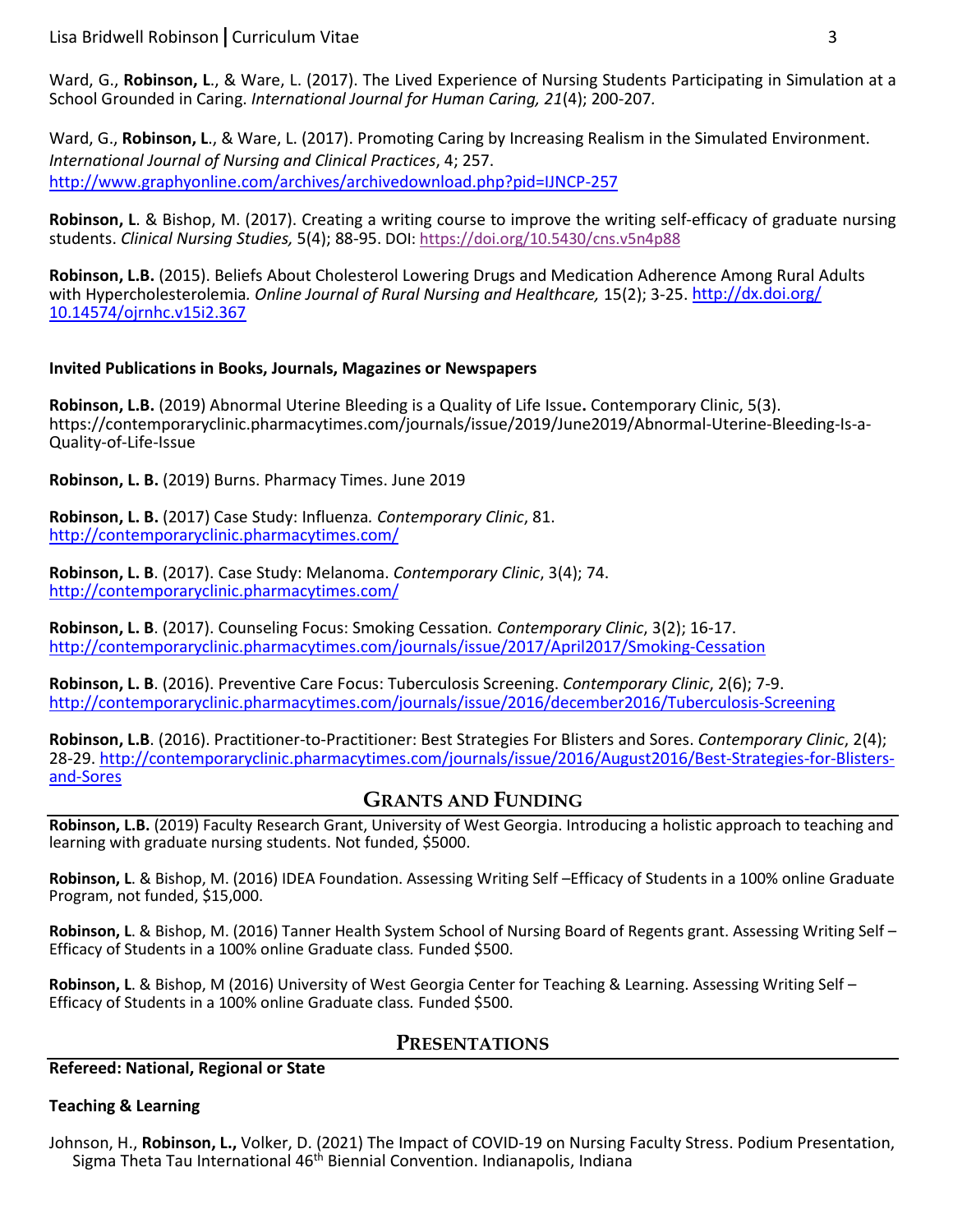- Johnston, H., Volkert, D., & **Robinson, L.** (2020) Nursing Doctoral Students Perceptions of Faculty Support. Poster Presentation, National Education Research Conference (NERC) 2020. Washington D.C.
- Volkert, D., Johnston, H., & **Robinson, L.,** (2020) Nursing Doctoral Students and Perceptions of Faculty Support as a Predictor for Intent to Leave. Podium Presentation, National Education Research Conference (NERC) 2020. Washington D.C.
- **Robinson, L.,** Volkert, D. & Johnston, H. (2020) Nursing Doctoral Students Perceived Experiences in Doctoral Education Programs. Podium Presentation, National Education Research Conference (NERC) 2020. Washington D.C.
- **Robinson, L.** (2019) Quest for Success: A Collaborative Model of Instructional Designer & Faculty Forming Partnerships to Ensure Educational Success For Graduate Students. Podium Presentation, Twelfth National Doctors of Nursing Practice Conference. Washington, D.C.
- **Robinson, L.B.,** & Akin, C. (2019) Collaborative Partnerships: Supporting Students' Success with Educational Technology. Podium Presentation, Sigma Theta Tau International 45th Biennial Convention. Washington, D.C.
- Bishop, M., **Robinson, L**. (2017) Evaluating Writing Self –Efficacy of Nursing Students in an online graduate level writing intensive course, Podium presentation, STTI 44th Biennial Convention, Indianapolis, Indiana.
- **Robinson, L.** (2016) *Assessing Critical Thinking in Graduate Nursing Education Students in a Virtual Learning Environment*. Poster Presentation at AACN 2016 Faculty Development Conference. Anaheim, CA.
- **Robinson, L.** (2015) *Teaching Critical Thinking in a Virtual Learning Environment: Lessons Learned*. Accepted Poster Presentation. (Did not attend) Eighth National DNP Conference. Seattle, WA
- **Robinson, L.** (2015) *Utilizing Case Scenarios in a Virtual Learning Environment to Assess and Refine Critical Thinking In Graduate Nursing Education Students.* Podium Presentation Sigma Theta Tau International 43rd Biennial Convention. Las Vegas, NV.
- **Robinson, L.** (2014) *Teaching Critical Thinking in a Virtual Environment,* Podium Presentation at USG Teaching and Learning Conference: Best Practices for Promoting Engaged Student Learning Athens, GA.
- **Robinson, L.** (2014) *DNP's Emergence into Academe.* Poster Presentation at DNP National Convention, Nashville TN.

Yensen, J., **Robinson, L**. & Smith, J. (2013) *A Gap Analysis: Curriculum Mapping and Redesign for Everyone.* Podium Presentation at Sloan Consortium. Las Vegas, NV.

#### **Research & Data Based**

Volkert, D. & **Robinson, L.** (2018). *Doctoral students perceptions of social support and stress.* Poster Presentation. National League for Nursing (NLN) 2018 Education Summit. Chicago, IL.

- **Robinson, L.** & Volkert, D. (2018) *Nursing Doctoral Students Perceived Stress and Social Support as a Predictor for Intent to Leave.* Podium Presentation. Georgia Association for Nurse Educators (GANE) Annual Conference. Jekyll Island, GA.
- **Robinson, L.** & Volkert, D. (2018) *Nursing Doctoral Students Perceived Stress and Social Support as a Predictor for Intent to Leave.* Poster Presentation. American Association of Colleges of Nursing (AACN) Doctoral Education Conference. Naples FL.
- **Robinson, L.** & Volkert, D. (2017) *Nursing Doctoral Students Perceived Stress and Social Support as a Predictor for Intent to Leave.* Poster Presentation. Southern Reginal Educational (SREB) Board Commission on Collegiate Education for Nursing (CCNE) Annual Conference. Atlanta, GA.
- Bishop, M., Ware, L., Epps, C., **Robinson, L,** & Welch, S. (2015) *Measurement of Engagement, Connectedness, and Self-Efficacy as Predictors of Persistence in a 100% Asynchronous Online Graduate Nursing Program*. Podium presentation at the 2015 AACN Master's Education Conference. St. Petersburg, FL.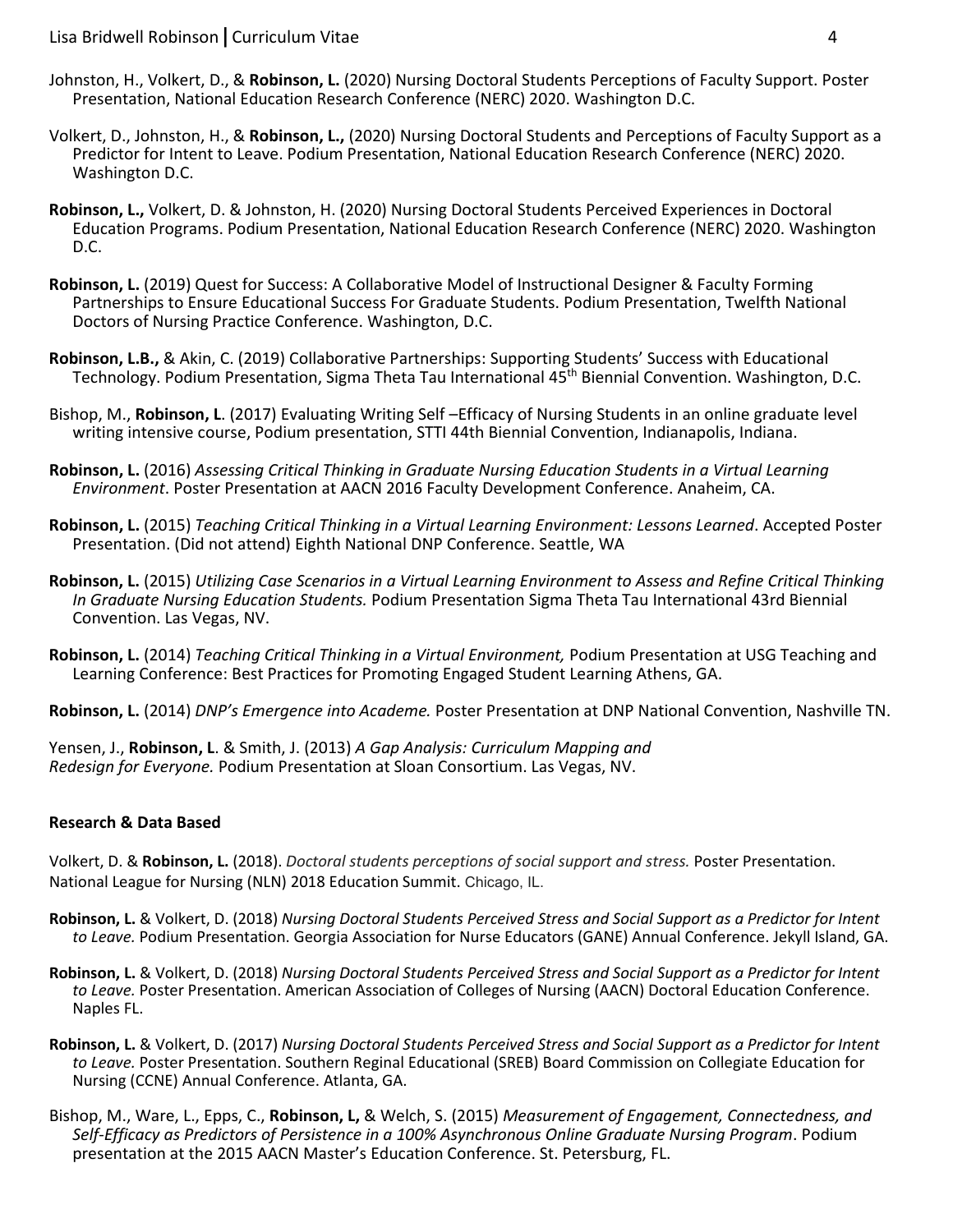- Bishop, M., Ware, L., Epps, C., **Robinson, L.**, Welch, S. (2015) *Measurement of Persistence, Engagement, Connectedness, and Self-Efficacy as Predictors of Student Success in an Online Graduate Nursing Program*. Poster Presentation at Southern Nursing Research Symposium. Tampa, Florida.
- Bishop, M., Ware, L., Epps, C., Welch, S., & **Robinson, L**. (2014) *Measurement of Engagement, Connectedness, and Self-Efficacy as Predictors of Persistence in an Online Graduate Program*. Poster presentation at the SREB Council on Collegiate Education for Nursing conference, Disruptive Innovation in Higher Education: Implications for Nursing Education. Atlanta, GA.

**Robinson, L**. (2014) *Patient Beliefs and the Importance of Patient Education*. Podium Presentation at Georgia Association for Nursing Education (GANE). Buford, GA.

**Robinson, L**. (2013) *Beliefs About Cholesterol Lowering Drugs and Medication Adherence Among Rural Adults with Hypercholesterolemia*. Podium Presentation at Mayo Clinic APN Conference Rochester, MN.

#### **Practice & Service**

- **Robinson, L.** (2018). *Nurses Successfully Using the Transtheoretical Model to Conceptualize Intentional Behavior Changes in Employer Sponsored Health Coaching.* Podium Presentation. National Doctorate of Nursing Practice (DNP) Conference. Palm Springs, CA.
- **Robinson, L.** (2017) *Successful Transition: Nurse Practitioner to Academician.* Podium Presentation. United Advanced Practice Registered Nurses of Georgia Annual Convention, Atlanta, GA.
- **Robinson, L.** (2017) *Successful Transition: Nurse Practitioner to Academician.* Poster Presentation. STTI 44th Biennial Convention, Indianapolis, Indiana.
- **Robinson, L.** (2017) *Promoting Healthy Behaviors with Employer Sponsored Health Coaching*. Poster Presentation at American Association of Nurse Practitioners (AANP) 2017 National Conference. Philadelphia, PA.
- **Robinson, L.** (2017) *Successful DNP Transition: Nurse Practitioner to Academician.* Podium Presentation at Sigma Theta Tau's Creating Healthy Work Environments Conference. Indianapolis, IN.

#### **Invited: National, Regional, State, and Local**

#### **Practice & Service**

- **Robinson, L.** (2016) *Healthy Behaviors & Successful Aging*. Podium Presentation at Mountain View Baptist Church. Bowdon, GA.
- **Robinson, L***.* (2016) *Healthy Behaviors & Successful Aging.* Podium Presentation at Beyond All Limits 2016 Caregiver Conference Sponsored by Three Rivers Area Agency on Aging and Rosalynn Carter Institute For Caregiving. Newnan, GA.
- **Robinson, L***.* (2014) *Cholesterol & Hypertension: What do they mean to you?* Podium Presentation at West Bowdon Homemakers Club, Bowdon, GA.

**Robinson, L.** (2014**)** Interview UWG-TV *"An Early Allergy Season and the Pollen Count*".

- **Robinson, L**. (2012) *Beliefs About Cholesterol Lowering Drugs and Medication Adherence Among Rural Adults with Hypercholesterolemia.* Podium Presentation at Georgia Baptist College of Nursing of Mercer University. Atlanta, GA.
- **Robinson, L**. (2010) *PAD, Warning Signs and Symptoms*. Podium Presentation at Senior Citizens Center. Franklin, GA.
- **Robinson, L.** (2010) *Results of uncontrolled hypertension and diabetes on the elderly*. Podium Presentation at Franklin Baptist Church. Franklin, GA.
- **Robinson, L.** (2007) *Role of the Nurse Practitioner*. Podium Presentation at Mountain View Baptist Church. Bowdon, GA.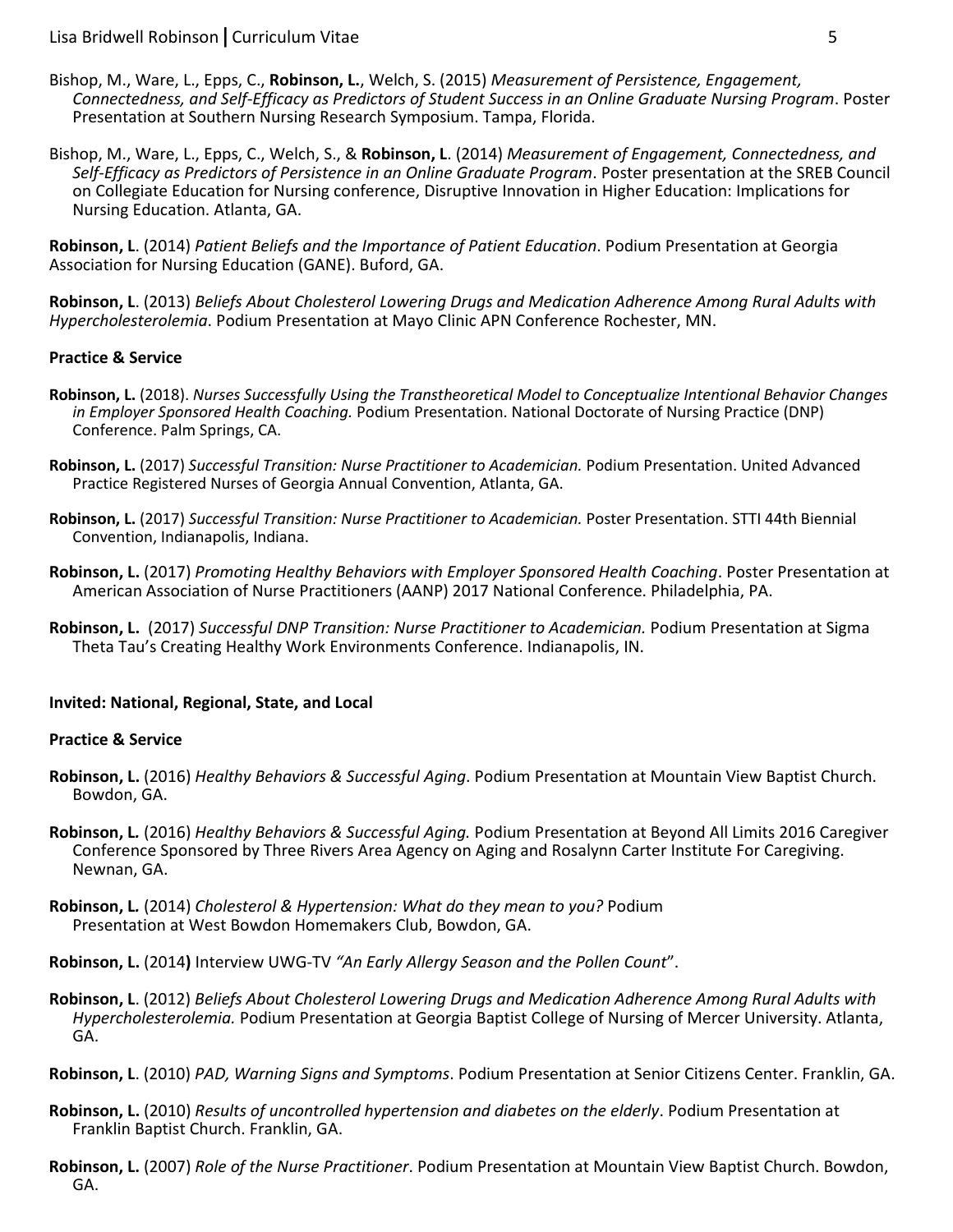### **HONORS AND AWARDS**

- 2020 Selected to participate in NLN LEAD Institute
- 2016 UWG Best of the West Values Recognition Award
- 2016 Daisy Award Nominee, University of West Georgia
- 2015 Daisy Award Nominee, University of West Georgia
- 2015 Recognized as Worldwide Leader in Healthcare by International Nurses Association (INA)
- 2011 Induction, Phi Kappa Phi Academic Honor Society<br>2010 Service Award-Tanner Health System
- Service Award-Tanner Health System
- 2008 Induction, Sigma Theta Tau International Honor Society of Nursing
- 2007 Caught in the Act of Caring Patient Care Award
- 2004 Appeared on the cover of Advance for Nurses Magazine

#### **PROFESSIONAL AFFILIATIONS**

| 2015-Present | Southern Nursing Research Society (SNRS)                |
|--------------|---------------------------------------------------------|
| 2015-Present | International Association of Human Caring               |
| 2011-Present | Phi Kappa Phi International                             |
| 2008-Present | Sigma Theta Tau International                           |
| 2008-Present | University of Alabama Birmingham Alumni Society         |
| 2007-Present | National League of Nursing (NLN)                        |
| 2007-Present | American Academy of Nurse Practitioners (AANP)          |
| 2006-Present | <b>Carroll County Advance Practitioners (CCAP)</b>      |
| 2000-Present | American Heart Association                              |
| 2008-2013    | American Academy of HIV Medicine                        |
| 2007-2008    | Instructional Faculty Consortium Committee of Technical |
|              | College System of Georgia (TCSG)                        |

## **INSTITUTIONAL SERVICE**

| University of West Georgia |                                                                               |
|----------------------------|-------------------------------------------------------------------------------|
|                            | 2020-Present Post Tenure Review Committee                                     |
| 2020-Present               | <b>Graduate School Advisory Committee</b>                                     |
| 2019-Present               | <b>Faculty Marshall</b>                                                       |
| 2018-2019                  | Chair, Intercollegiate Athletics and University Advancement Committee         |
| 2012-2019                  | <b>Faculty Senator</b>                                                        |
| 2013-2014                  | <b>UWG Technology Committee Member</b>                                        |
| 2015-2017                  | Intercollegiate Athletic Committee (ICAC), Committee Secretary for one year   |
| 2015-2016                  | UWG SoTL (Scholarship of Teaching & Learning) Critical Thinking Work Group    |
| 2014-2017                  | <b>UWG Book Club</b>                                                          |
| 2016                       | Innovations in Pedagogy Conference Planning Team 2016                         |
| 2016-2017                  | Faculty Advisor for the Sigma Alpha Omega Sorority                            |
| 2016-Present               | Member, Graduate School Advisory Committee                                    |
| 2016-Present               | Member, Alumni Campus Employees (ACE)                                         |
| 2017                       | Innovations in Pedagogy Conference Abstract Reviewer                          |
| 2017                       | Member, Search Committee for Director of Health Services                      |
| 2017-2018                  | Faculty Senate Intercollegiate Athletics and University Advancement Committee |
|                            |                                                                               |

Tanner Health System School of Nursing, UWG

| 2020-Present | Dean's Advisory Council (DAC) |  |
|--------------|-------------------------------|--|
|              |                               |  |

- 2020-Present Graduate Program Practicum Ad Hoc Committee
- 2020-Present Graduate Program Programmatic Growth && Direction Ad Hoc
- 2012-Present Graduate Program Committee Member
- 2012-Present EdD Program Curriculum Committee
- 2012-Present MSN Curriculum Committee
- 2013-2014 Member of Dean's Advisory Council<br>2012-2014 Caring For Faculty Committee, Schoo
- 2012-2014 Caring For Faculty Committee, School of Nursing (Chair 2013-2014)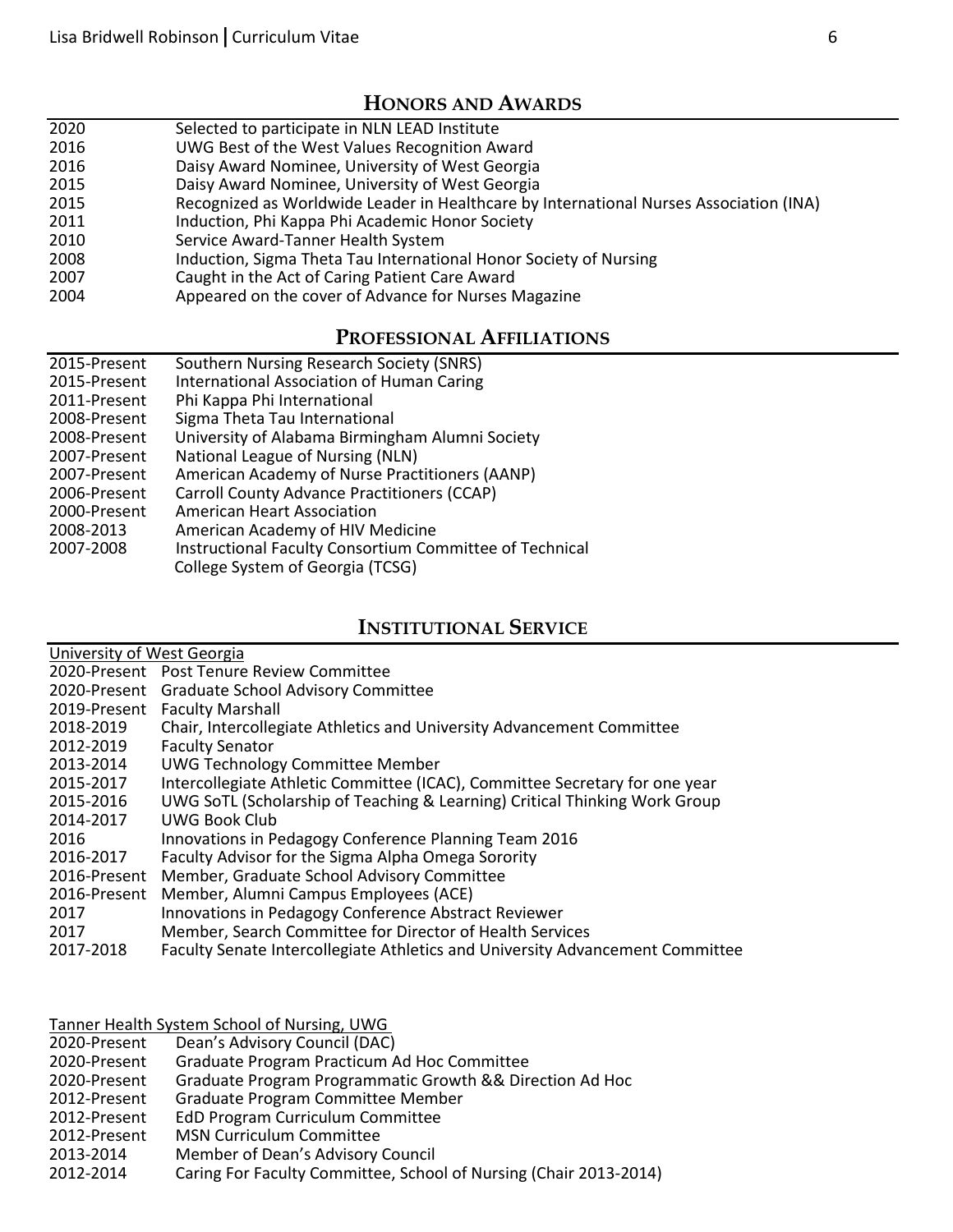| 2012-2013    | Faculty Search & Interview Committee      |
|--------------|-------------------------------------------|
| 2012-2013    | School of Nursing Book Club Member        |
| 2014-Present | Chair of UWG SON Faculty Search Committee |

## **West Georgia Technical College (WGTC)**

| 2007-2008 | <b>WGTC Library Advisory Committee</b>                                                        |
|-----------|-----------------------------------------------------------------------------------------------|
| 2007-2008 | Committee Chair, WGTC Associated Degree Nursing Program Social Committee                      |
| 2007-2008 | Instructional Faculty Consortium Committee of Technical College System of Georgia             |
| 2007-2008 | Member, Planning and Development Committee for NLNAC Self Study for Accreditation of the      |
|           | Associate Degree Nursing Program at West Georgia Technical College (Granted October of 2008). |
| 2007-2008 | Member, Curriculum Committee, Associate Degree Nursing Program WGTC                           |
| 2007-2009 | Member, West Georgia Technical College Interview Committee                                    |

## **PROFESSIONAL AND COMMUNITY SERVICE**

| <b>National Service:</b> |                                                                                          |
|--------------------------|------------------------------------------------------------------------------------------|
| 2020-Present             | Board Member, Medical Prep Institute of Tampa Bay FL                                     |
| 2020-Present             | Council on Undergraduate Research (CUR) Conference Abstract Reviewer                     |
| 2019-Present             | Manuscript Reviewer, Journal of Doctoral Nursing Practice                                |
| 2018-Present             | Manuscript Reviewer, Nurse Education Today                                               |
| 2018-Present             | CNL (Certified Nurse Leader) Ambassador for CCNE                                         |
| 2013-2016                | UWG SON NLN Ambassador                                                                   |
| 2014-2016                | Chief Learning Officer Business Magazine Intelligence Board                              |
| 2014-Present             | Editorial Board for International Journal of Nursing & Clinical Practice                 |
| <b>State Service:</b>    |                                                                                          |
| Offices Held:            |                                                                                          |
| 2016-Present             | United Advanced Practice Register Nurses (UAPRN) Political Action Committee (PAC) Member |
| 2017-2019                | Georgia Association for Nursing Educators (GANE) Bylaws Committee Member                 |
| Community:               |                                                                                          |
| 2010-Present             | Epilepsy Foundation of Georgia Member/Sponsor/Volunteer                                  |
| 2009-2020                | Bowdon High School Band Booster Club/Member                                              |
| 2010-2020                | Bowdon High School PTO/Member/Volunteer                                                  |
| 2013-2015                | Bowdon Middle School Golf Team-Parent Volunteer                                          |
| 2016-Present             | Bowdon High School Golf Team-Parent Volunteer                                            |

## **PROFESSIONAL GROWTH AND DEVELOPMENT**

| Numerous webinars and $1 - 2$ contact hour seminars for professional CE, list available upon request  |      |
|-------------------------------------------------------------------------------------------------------|------|
| National League for Nursing, National Conference Virtual                                              | 2020 |
| National Education Research Conference (NERC) Washington DC                                           | 2020 |
| National League for Nursing, National Conference Washington DC                                        | 2019 |
| <b>DNP National Conference</b>                                                                        | 2019 |
| CUR Dialogues, Arlington, VA                                                                          | 2019 |
| Georgia Association for Nurse Educators (GANE)                                                        | 2018 |
| AACN Doctoral Education Conference, Naples, FL                                                        | 2018 |
| <b>UAPRN of Georgia Annual Educational Conference</b>                                                 | 2017 |
| SREB Council on Collegiate Education For Nursing                                                      | 2017 |
| AANP National Conference Philadelphia PA                                                              | 2017 |
| STTI Nursing Education Research Conference Indianapolis IN                                            | 2017 |
| Innovations in Pedagogy, University of West Georgia                                                   | 2017 |
| <b>UWG Search Committee Training</b>                                                                  | 2016 |
| <b>UWG Search Committee Training</b>                                                                  | 2015 |
| Innovations in Pedagogy, University of West Georgia                                                   | 2016 |
| <b>Quality Matters: Peer Reviewer Course</b>                                                          | 2015 |
| <b>Quality Matters: Connecting Learning Objectives &amp; Assessments</b>                              | 2014 |
| Quality Matters: Using Instructional Materials & Technology to Promote Learner Engagement             | 2014 |
| <b>Quality Matters: Designing Your Online Course</b>                                                  | 2014 |
| <b>Quality Matters: Applying the Quality Matters Rubric</b>                                           | 2014 |
| Innovations in Teaching: An ACES Workshop National League for Nursing, Atlanta, GA                    | 2014 |
| Excellence and Innovation in Nursing Education GANE Annual Conference, Buford, GA                     | 2014 |
| TeamSTEPPS Master Trainer, Patient Safety Solutions Center Medical Team Training, University of Texas | 2013 |
|                                                                                                       |      |